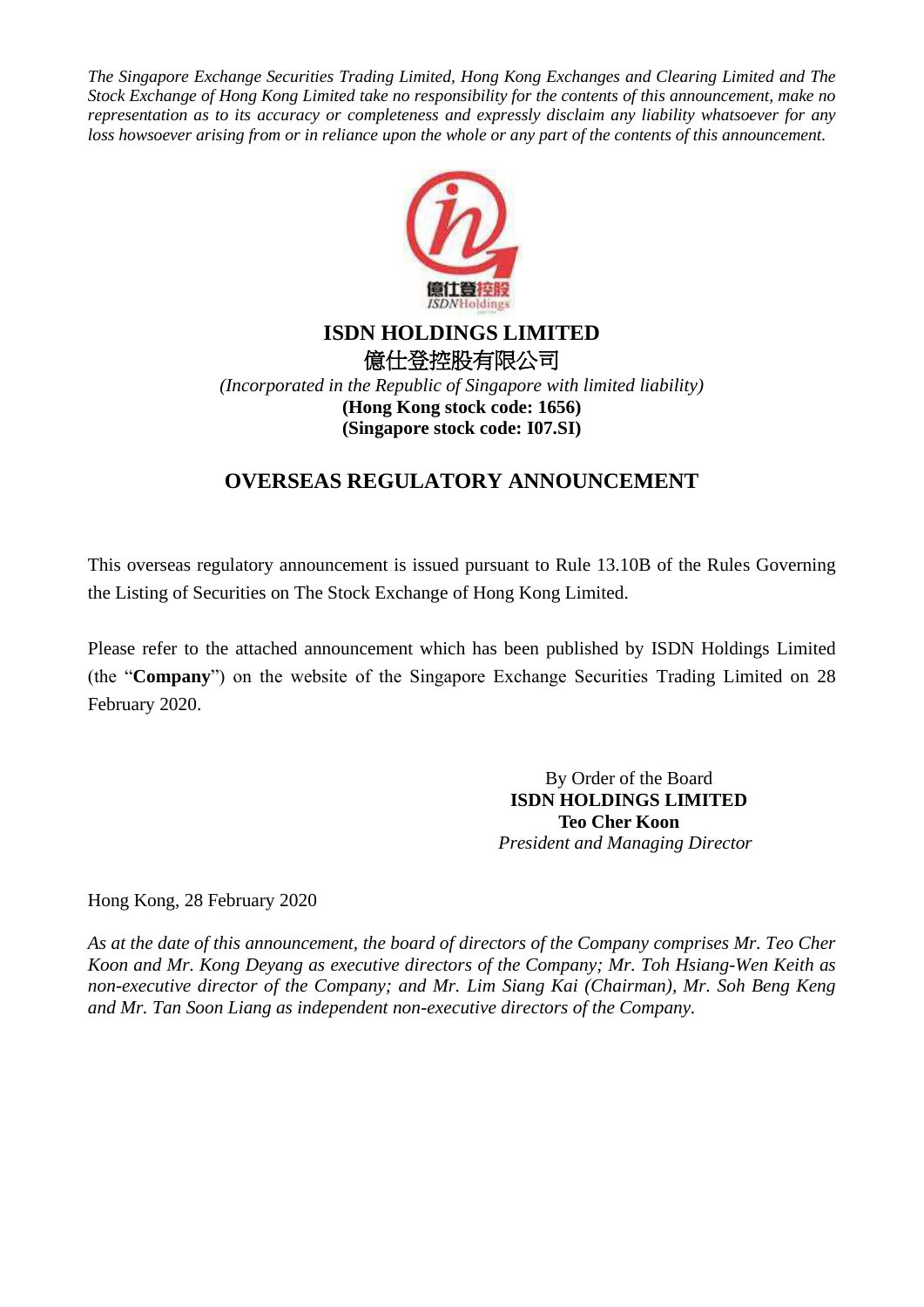

### **MEDIA RELEASE**

# **ISDN delivers growth in revenue and net profit for 4Q2019**

- Revenue grew 11.5% year-on-year to S\$79.3 million for 4Q2019, driven by rebounding demand for high-tech precision control systems in the medical device industry.
- Gross profit was up 10.8% year-on-year to S\$21.6 million for 4Q2019, in line with revenue growth.
- Despite impacted costs due to the general market slowdown, ISDN turned a profit of S\$0.9 million for 4Q2019, as compared with the S\$1.2 million loss in 4Q2018.
- ISDN has active initiatives underway to further centralise its engineering and administrative operations. These initiatives should increase productivity and cost efficiency, while also helping to realise scale economies as ISDN continues to grow its Industry 4.0 capabilities and commercial opportunities.

**Singapore, 28 February 2020** – ISDN Holdings Limited ("**ISDN**", and with its subsidiaries, the "**Group**"), a leading industrial automation firm, today announced its financial results for the fourth quarter ("**4Q2019**") and financial year ("**FY2019**") ended 31 December 2019:

| (S\$'000)                                                                                 | 4Q2019 | 4Q2018   | YoY<br>Change<br>(%) | <b>FY2019</b> | <b>FY2018</b> | YoY<br>Change<br>(%) |
|-------------------------------------------------------------------------------------------|--------|----------|----------------------|---------------|---------------|----------------------|
| <b>Revenue</b>                                                                            | 79,303 | 71,147   | 11.5                 | 290,985       | 301,990       | (3.6)                |
| <b>Gross Profit</b>                                                                       | 21,646 | 19,539   | 10.8                 | 77,425        | 80,549        | (3.9)                |
| Gross Margin (%)                                                                          | 27.3   | 27.5     | $(0.2$ ppt $)$       | 26.6          | 26.7          | (0.1ppt)             |
| <b>Operating</b><br>Expenses#                                                             | 16,656 | 15,712   | 6.0                  | 56,581        | 56,531        | 0.1                  |
| <b>Profit Before Tax</b>                                                                  | 2,642  | 475      | n.m.                 | 20,222        | 23,696        | (14.7)               |
| <b>Net Profit After Tax</b><br>(NPAT)                                                     | 853    | (1, 195) | n.m.                 | 14,192        | 16,578        | (14.4)               |
| <b>Profit</b><br>for<br>the<br>period attributable<br>to equity holders of<br>the Company | (283)  | (1,521)  | (81.4)               | 7,047         | 10,946        | (35.6)               |

ppt – percentage points

# – Operating expenses comprise distribution costs and administrative expenses

n.m. – not meaningful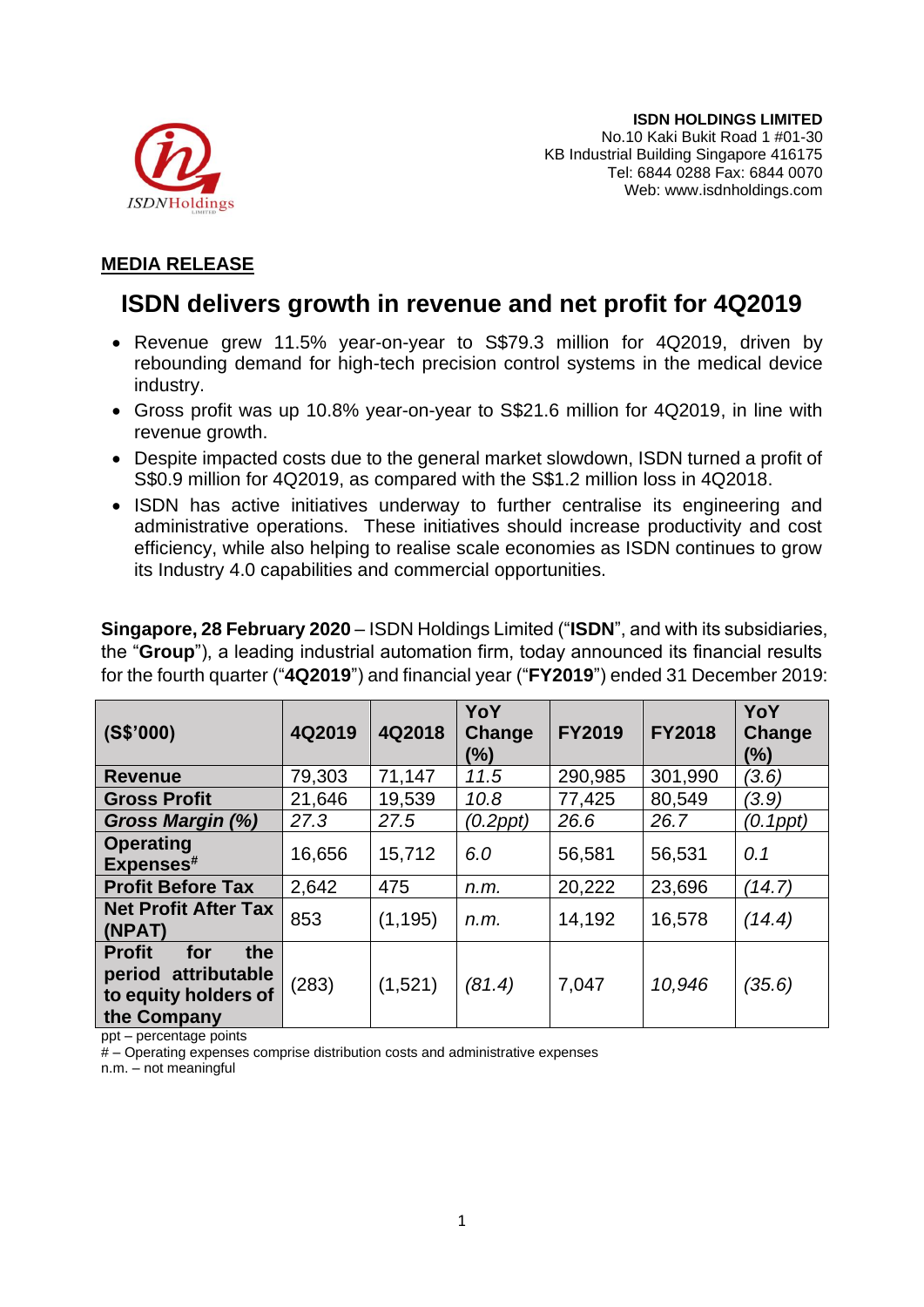Capitalising on the Group's broader diversification strategy, ISDN's 4Q2019 revenue was up 11.5% year-on-year ("**YoY**") to S\$79.3 million in 4Q2019 due primarily to the growing demands for motion control system in the Chinese medical device industry. The Group also recognised approximately S\$1.7 million in construction revenue this quarter from the construction of mini-hydropower plants in Indonesia.

As a result of strong motion control system sales in the People Republic of China, gross profit grew 10.8% YoY to S\$21.6 million for 4Q2019, with relatively steady margins in a challenging market environment.

Operating expenses for 4Q2019 increased 6.0% YoY to S\$16.7 million owing to additional administrative expenses relating to the reversal of over provision of withholding tax of \$1.2 million in 4Q2018 and the increase in professional fees of S\$0.3 million. Overall, the boost in revenue led to a net profit of S\$0.9 million for 4Q2019, as compared with the S\$1.2 million loss for 4Q2018.

## **Review for FY2019**

During FY2019, the core industrial automation business continued to be the key revenue generator accounting for approximately 98.3% of the Group's total revenue. The Group maintained a vigilant stance on risk in response to the soft macro-economic environment, and proactively chose not to renew certain higher-risk sales accounts resulting in a decrease of S\$5.0 million in sales in FY2019 as compared to the corresponding period in 2018. Additionally, the Group notes that without the 3.8% depreciation in Renminbi for the period May to December 2019, revenue for the year would have increased by approximately S\$7.0 million when based on the FY2018 exchange rate for the same period. The Group stayed resilient amidst these softer market conditions, posting S\$291.0 million in revenues for FY2019, compared with S\$302.0 million in FY2018.

For the FY2019 period, gross profit margins ("**GPM**") for the Group dipped slightly to 26.6%. If gross profit from constructing the mini-hydropower plants under the service concession arrangement were excluded, GPM would have increased by 0.2 percentage point.

Operating expenses for FY2019 inched up by 0.1% YoY to S\$56.6 million as the increase in administrative expenses in 4Q2019 was partially offset by the over provision of bonus of S\$1.5 million.

Softness in the electronics and semiconductor sector, especially in Hong Kong have impacted our wholly-owned subsidiaries' businesses. Our partially-owned subsidiaries, however, benefited from the increase in demand from the healthcare and medical device manufacturing and transportation sectors.

Consequently, ISDN recorded S\$14.2 million in net profits for FY2019, as compared with FY2018's net profit of S\$16.6 million.